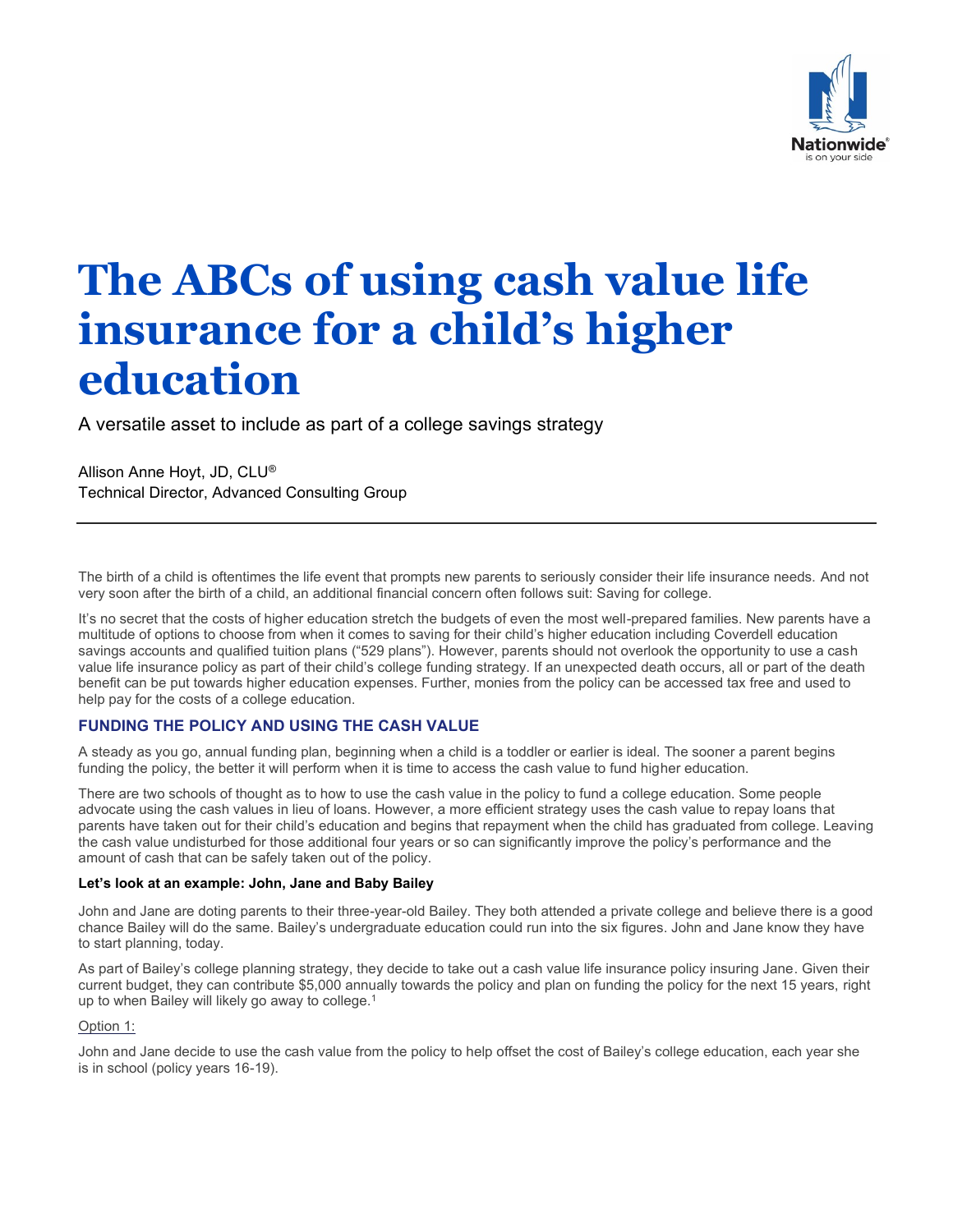#### Option 2:

Instead of taking cash out of the policy the years Bailey goes to college, John and Jane plan on taking out private loans or federal PLUS loans for parents.<sup>2</sup> They allow the policy to continue to grow while Bailey is in college – key growth years that will support their repayment strategy. They instead decide to use the cash value from the policy to help repay the loans they took out to fund Bailey's education, over a standard repayment period of 10 years (policy years 20-29).

### **Fast forward to Bailey's college graduation**

If John and Jane pursued Option 1 they would have been able to access up to \$26,748 from the policy each year Bailey was in school, for a total of \$106,992. If John and Jane had pursued Option 1, and decided to insure Bailey, they would have been able to access up to \$27,468 from the policy each year Bailey was in school, for a total of \$109,872 – only \$2,880 more than if they had insured Jane.

If John and Jane pursued Option 2, and decided to insure Jane, by waiting four years to access the cash value, and by stretching their payments over 10 years, they can access an additional \$60,528 from the life insurance policy's cash value, allowing them to pay \$16,752 per year, for 10 years (a total of \$167,520). (Almost \$100,000 more than they put into the policy.) If John and Jane pursued Option 2, and decided to insure Bailey, \$16,776 per year \$167,760 (\$8)

If you're wondering whether it would have made more sense to insure Bailey, the answer is probably not. Not only is the additional cash from the policy negligible (+\$2,880 using Option 1; + \$8 using Option 2), by not insuring Jane we lose the potential of a death benefit to help offset the costs of Bailey's college education (> \$200,000 of death benefit by age 45).

## **EDUCATION FUNDING ALTERNATIVES**

A cash value life insurance policy is an excellent complement to a child's education funding strategy. When compared to other vehicles used to save for education, a cash value life insurance policy does not have any artificially low limits on contributions, enjoys tax deferred growth of account values, can provide income-tax free distributions and an income-tax free death benefit, and does not count as a resource on the Free Application for Federal Student Aid (FAFSA).

Parents should definitely take another look at this unique asset and the positive role that it can play in financing a child's higher education.

|                                                 | <b>Cash Value Life Insurance</b>                                                                                          | 529 Education Savings Plan <sup>3</sup>                                                                                                                                                                                                                                                                            | <b>Coverdell Education Savings</b><br><b>Account</b>                                                                                                                                                                                                                                                                     |
|-------------------------------------------------|---------------------------------------------------------------------------------------------------------------------------|--------------------------------------------------------------------------------------------------------------------------------------------------------------------------------------------------------------------------------------------------------------------------------------------------------------------|--------------------------------------------------------------------------------------------------------------------------------------------------------------------------------------------------------------------------------------------------------------------------------------------------------------------------|
| <b>Annual contribution</b><br>limit             | None                                                                                                                      | None.<br>However, there is a maximum cumulative<br>contribution amount that varies by state <sup>4</sup>                                                                                                                                                                                                           | \$2,000 <sup>5</sup>                                                                                                                                                                                                                                                                                                     |
| <b>Gift tax implication</b><br>of contributions | None if the owner or owner's<br>spouse is the premium payor                                                               | Contributions are taxable gifts<br>Can make up to 5x the annual exclusion<br>from gift tax in a single year and have it<br>applied, pro rata, for five years without any<br>gift tax consequences (\$80,000 individual;<br>\$160,000 married).                                                                     | None if the owner or owner's<br>spouse makes the contribution                                                                                                                                                                                                                                                            |
| <b>Tax deductible</b><br>contributions          | <b>No</b>                                                                                                                 | Possible at the state level; varies by state                                                                                                                                                                                                                                                                       | <b>No</b>                                                                                                                                                                                                                                                                                                                |
| Tax free growth of<br>account                   | Yes                                                                                                                       | Yes                                                                                                                                                                                                                                                                                                                | Yes                                                                                                                                                                                                                                                                                                                      |
| <b>Taxation of</b><br>distributions             | Withdrawals up to investment<br>in the contract and loans are<br>income-tax free (non-MEC)<br>May be used for any purpose | Distributions for tuition, mandatory fees,<br>room and board (i.e. "qualified higher<br>education expenses") are income-tax free<br>If distributions are not used for these<br>purposes, earnings are subject to income<br>tax in addition to a 10% penalty tax, unless<br>an exception to the penalty tax applies | Distributions for tuition, mandatory<br>fees, room and board (i.e. "qualified<br>higher education expenses") are<br>income-tax free<br>If distributions are not used for<br>these purposes, earnings are<br>subject to income tax in addition to<br>a 10% penalty tax, unless an<br>exception to the penalty tax applies |
| Death benefit                                   | Yes                                                                                                                       | <b>No</b>                                                                                                                                                                                                                                                                                                          | <b>No</b>                                                                                                                                                                                                                                                                                                                |
| <b>FAFSA</b> impact <sup>6</sup>                | Not counted as a resource                                                                                                 | Max, 5.64% of account counted as<br>a resource                                                                                                                                                                                                                                                                     | Max, 5.64% of account counted<br>as a resource                                                                                                                                                                                                                                                                           |